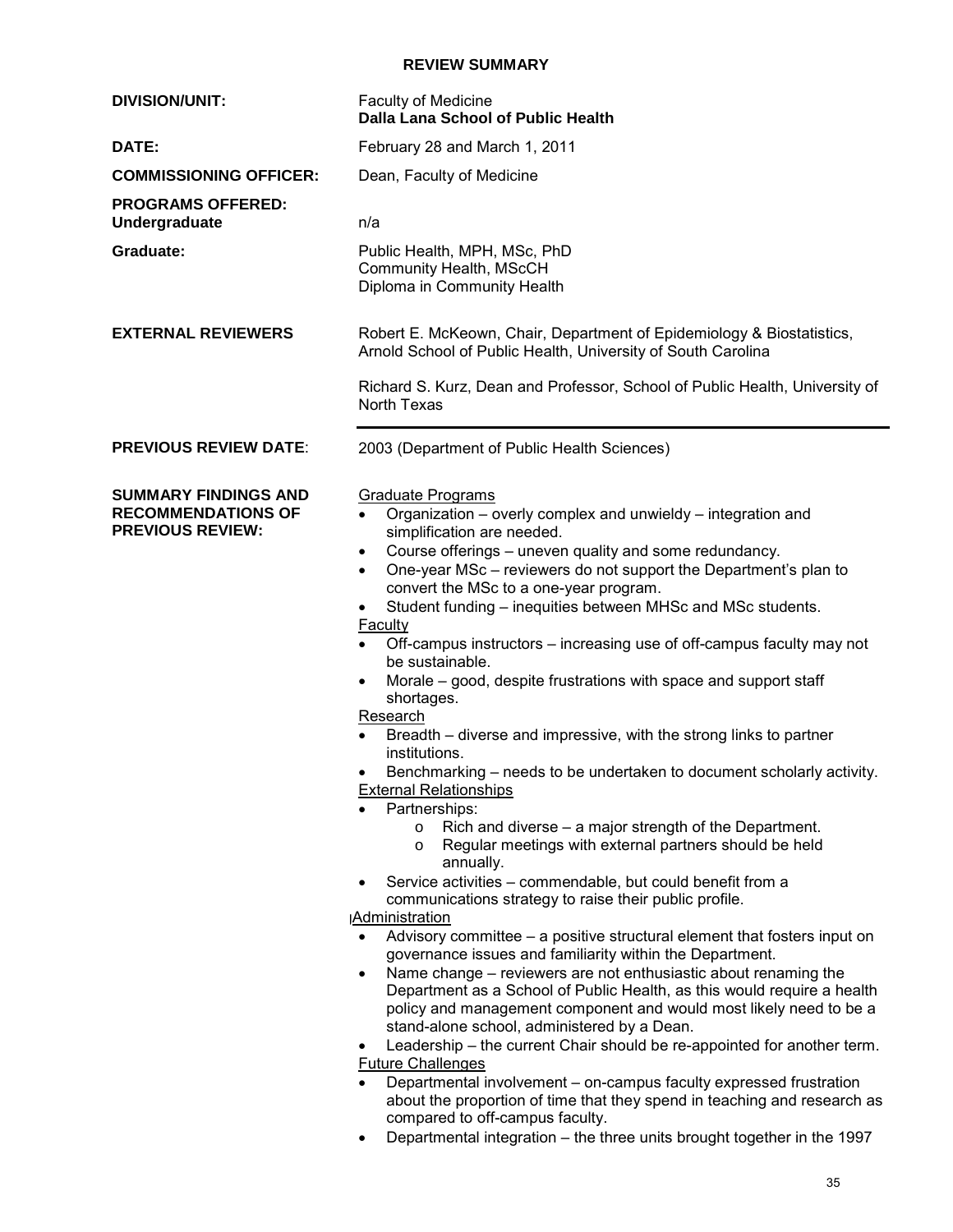merger need to be further integrated.

•Space – is grossly inadequate and needs to be addressed.

| <b>RECENT OCGS REVIEW(s)</b>  | 2005/06 - MHSc, MSc, PhD                                                                                                                                                                                                                                                                                                                                                       |
|-------------------------------|--------------------------------------------------------------------------------------------------------------------------------------------------------------------------------------------------------------------------------------------------------------------------------------------------------------------------------------------------------------------------------|
| <b>DATE:</b>                  | $2006/07 - MSCCH$                                                                                                                                                                                                                                                                                                                                                              |
| <b>DOCUMENTATION PROVIDED</b> | Self-study                                                                                                                                                                                                                                                                                                                                                                     |
| <b>TO REVIEWERS:</b>          | Terms of Reference                                                                                                                                                                                                                                                                                                                                                             |
| <b>CONSULTATION PROCESS:</b>  | The reviewers met with the Vice-President and Provost; Dean of the Faculty<br>of Medicine; Interim Director, Dalla Lana School of Public Health; Program<br>leads; research groups; cognate chairs and directors; cognate deans and<br>vice deans; junior and senior faculty members; administrative staff; graduate<br>students; and public health and research stakeholders. |

#### **FINDINGS AND RECOMMENDATIONS - OVERALL ASSESSMENT AND SPECIFIC ISSUES IDENTIFIED IN REVIEW REPORT**

### **1. MPH Programs**

#### **The reviewers observed the following strengths:**

- •Students excellent.
- Teaching high quality, according to students.
- •Admission standards appropriate.
- •Withdrawal rates appropriate.
- •Time-to-degree excellent.
- •MPH in Community Nutrition unique in Canada and will be in demand as the problem of obesity increases.

#### **The reviewers identified the following areas of concern:**

- •Objectives/mission statement lack of clarity and consistency of stated goals, particularly with regard to the preparation of students for leadership roles.
- •Curriculum
	- $\circ$  Competencies well stated and appropriate, but are not the driving force behind three of the five programs: epidemiology, family and community medicine, and health promotion.
	- $\circ$  Research based practica for research oriented students may not be consistent with the CEPH (Council on Education for Public Health) requirements for practice experience.
	- $\circ$  Core content
		- **EXECT** Lacking in environmental health sciences, social and behavioral science, and health services administration.
		- May be too variable among the different programs.

#### **The reviewers made the following recommendations:**

- •Objectives/mission statement a clearer mission statement should developed, indentifying to whom the program is directed, its core approach, and mode of delivery.
- Curriculum:
	- Competencies -
		- Should be more explicitly used to develop the curricula of each program.
		- Health services management should be added to the core competenicies.
	- $\circ$ Research based practica – for research oriented students must be clearly justified with regard to CPEH accreditation requirements.
	- $\circ$  New programs new MPH programs in biostatistics and health services management should be developed to meet CPEH requirements.
	- Preparation for research and practice -
		- Practice implications and applications should be integrated into on-campus coursework.
		- Students would like more preparation for applying what they are learning in class to realworld settings.
	- $\circ$  Canadian context consider emphasizing the uniqueness of the programs in relation to Canadian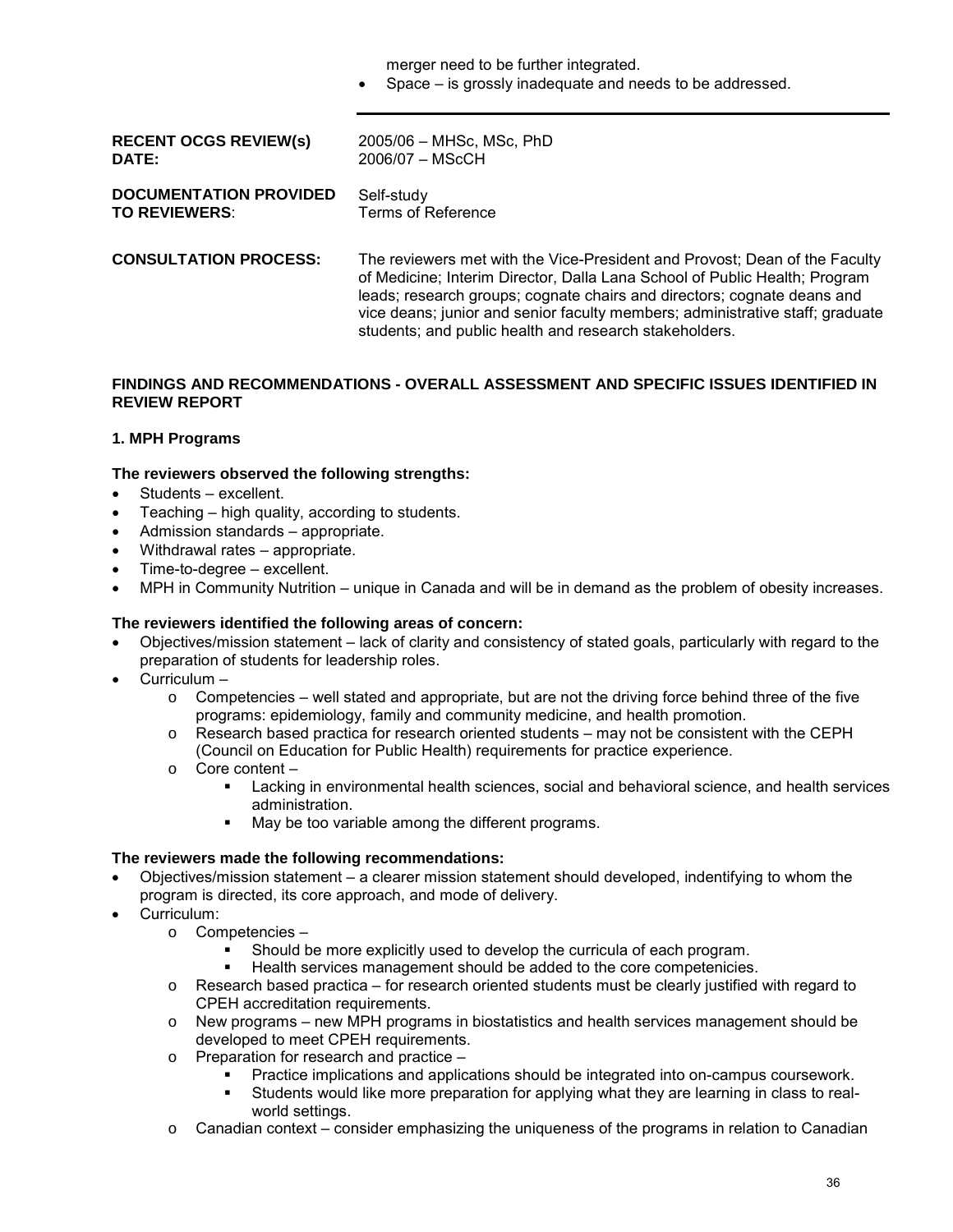values on public health.

- •Enrolment investigate the declining numbers of part-time and visa students and respond as appropriate.
- Student evaluation:
	- $\circ$  Ensure that all practicum preceptors are aware of the competencies and learning expectations of the programs when evaluating students.
	- $\circ$  Competencies for each progam should be explicilty linked to assessment methods.
- •Contact with graduates procedures should be developed for soliciting feedback on the program from graduates, and possibly generating support for the School.
- •Opportunities
	- $\circ$  Global health continuing development can result in MPH and PhD programs in this area.
	- $\circ$  Health policy expanded curriculum and research development.
	- $\circ$  Biostatistics develop an MPH program in this area.
	- Collaboration -
		- **•** Greater collaboration with cognate units, especially kinesiology and social work.
		- Expansion of faculty and expertise through relationships with external partners.
		- opportunities and valuable guidance. Ties to other institutions can be leveraged for increased visibility, enhanced research
	- $\circ$  Faculty structure flexibility allows for rapid redevelopment of faculty resources.
	- strong, dedicated faculty and mentors.  $\circ$  Curricular development – through the extensive network of placement settings for students and

## **2. Other Programs**

### **The reviewers observed the following strengths:**

- •MSc in Biostatistics
	- o A strong and useful program.
	- $\circ$  Students high quality and in demand from employers.
- $PhD$ 
	- o An excellent program.
	- $\circ$  Competencies well stated and appropriate.
	- $\circ$  Quality of students appears to be strong based on offer and acceptance rates.

### **The reviewers identified the following areas of concern:**

- MSc in Biostatistics
	- o Declining number of full-time students.
	- $\circ$ Core areas – CPEH may have concerns about adequate coverage.

### **The reviewers made the following recommendations:**

- •MSc in Biostatistics consider altenate modes of delivery (evening or weekend courses) to assist working students.
- •MScCH review the curriculum to be sure that it provides the grounding in basic public health knowldege according to CPEH requirements.
- $PhD -$ 
	- $\circ$  Review the policy which prohibits supervisors from funding their students.
	- $\circ$  Explore teacher training and apprenticeship models to provide teaching experience for students.
	- $\circ$  Explore opportunities for the placement of students in affiliated research settings.
- •Resources consider reallocating resources from the PhD to other areas in greater need, such as MPH financial aid.

### **3. Faculty/Research**

### **The reviewers observed the following strengths:**

- Faculty strong, diverse and willing to mentor students.
- Research an outstanding record of high quality research.

## **The reviewers identified the following areas of concern:**

•Heavy dependance on status faculty – may be of concern to the CPEH, especially with regard to the teaching of required courses.

### **The reviewers made the following recommendations:**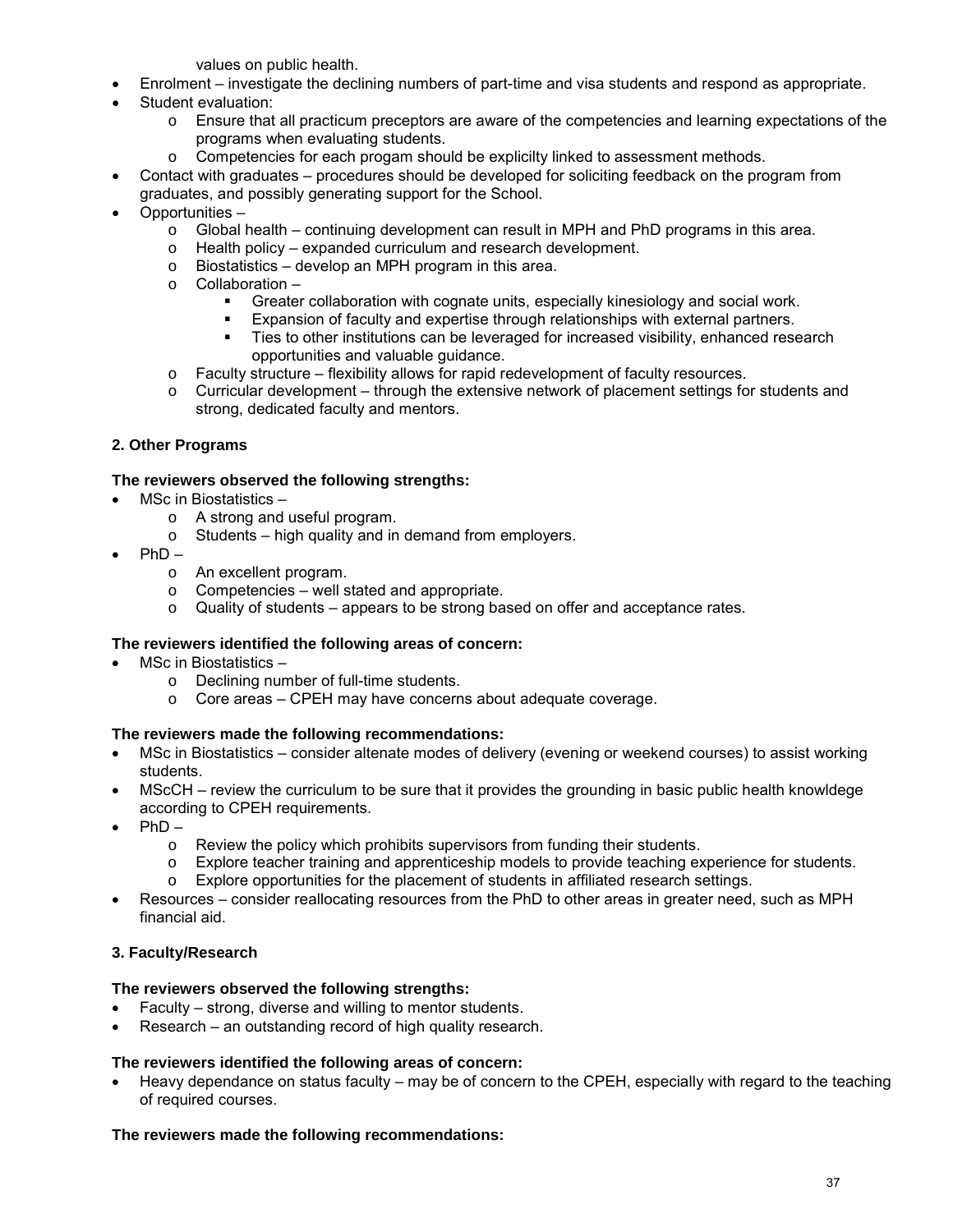- Research activity could be increased for tenured or tenure-stream faculty.
- •Research Services Unit review its role and functions.

### **4. Administration**

#### **The reviewers observed the following strengths:**

- $\bullet$ •Relations with cognate units – extensive collaboration with other health related units at the University.
- •Relations with external units external stakeholders are committed to and supportive of the School.

### **The reviewers identified the following areas of concern:**

•Governance – students feel that their input into the programs is ignored.

#### **The reviewers made the following recommendations:**

- •Collaboration
	- o With cognate units opportunities for expansion of relationships, especially with the Department of Health Policy, Management and Evaluation.
	- $\circ$  With external units  $-$ 
		- Should be closely monitored and managed because of their importance to the School.<br>Review how the cost-benefit balance could be adjusted so as to not disadvantage exte
		- Review how the cost-benefit balance could be adjusted so as to not disadvantage external stakeholders.
- •Student funding consider guaranteed funding of one year for master's and four years for doctoral students.

### **ADMINISTRATIVE RESPONSE - Appended**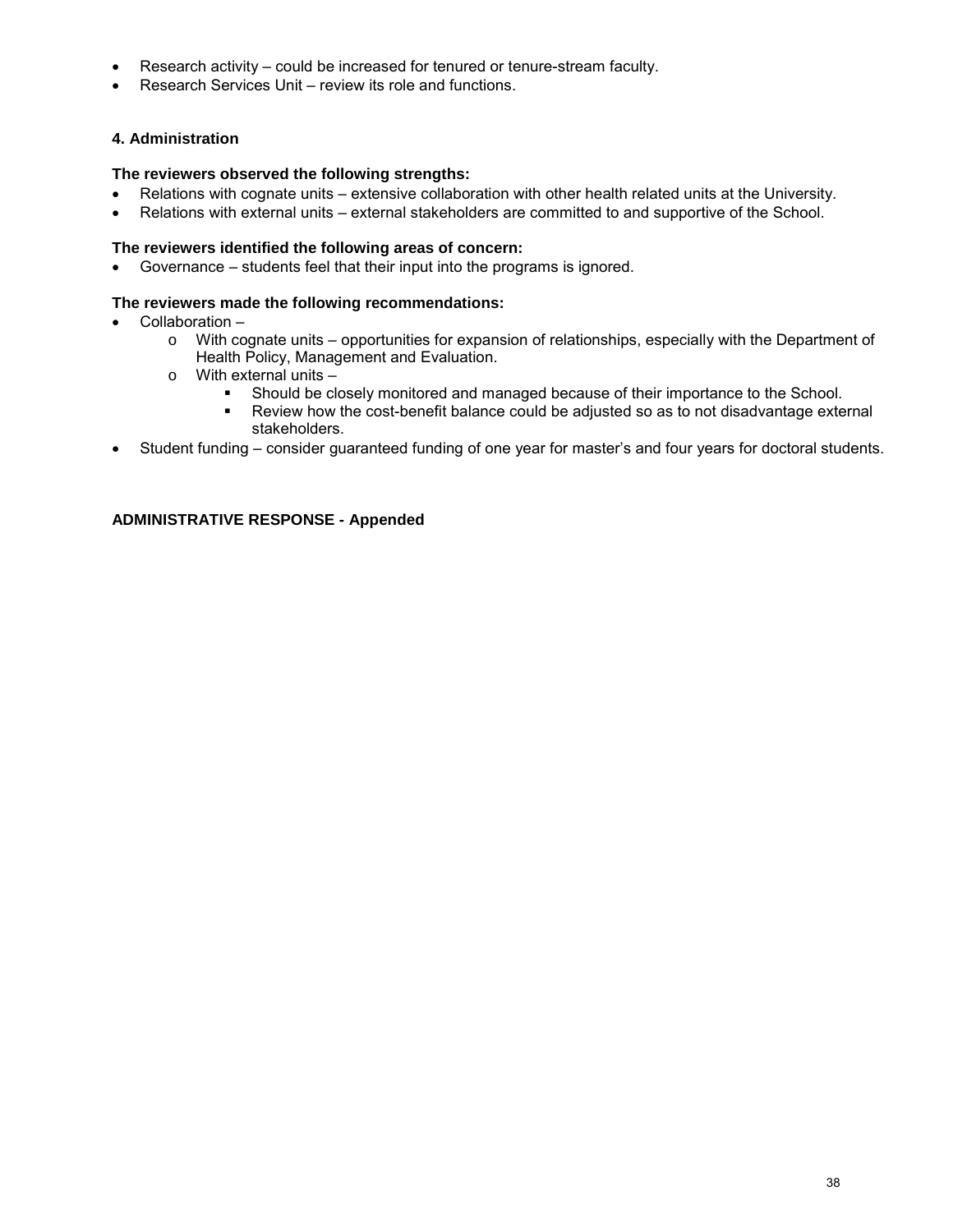## **Administrative Response to the External Review of The Dalla Lana School of Public Health and Next Steps** t,

 Health (CEPH) in the United States. The reviewers were asked to assess specifically the readiness of the DLSPH, in the long term, for CEPH accreditation. We are most The Provost and the Dean of Medicine commissioned an external academic review of the Dalla Lana School of Public Health (DLSPH) with particular emphasis on the Master of Public Health degree program and the current status of the DLSPH with respect to accreditation standards set out by the Council on Education for Public grateful to the reviewers, Professor Richard S. Kurz, Dean of the School of Public Health, University of North Texas Health Science Center, and Professor Robert E. McKeown, Chair of Epidemiology and Biostatistics, University of South Carolina. They have provided a comprehensive and expert analysis that identifies the challenges and opportunities for the DLSPH across all of its academic programs. The following is our administrative response focusing on the recommendations and advising about next steps for the strategic planning of the DLSPH.

## **THE MPH PROGRAMS**

## *A. Consistency of Programs with Standards, Educational Goals and Learning Expectations*

 competencies. Originally established 30 years ago (as the MHSc), this program was The current MPH programs were not specifically designed around the CEPH discipline-focused and designed to meet discipline-specific learning objectives, with a small core learning domain, common to all MPH programs.

Though the reviewers recognized that the competencies for each program within the MPH are well stated and appropriate, further documentation of a clear mission statement and the core goals and objectives for the MPH and articulation of outcomebased specific learning goals and objectives for each program should also be more explicitly in place. This will be a focus of the upcoming curriculum renewal exercise.

## *B. Assessment of Indicators*

 fields of study, with generally less than 25% of the students being enrolled part time. The demand for the part time MPH program has been relatively constant across the The major exception is the Family and Community Medicine field in the MPH, in which over 60% of the students are enrolled part time. With the introduction of the MScCH the majority of these part time students transferred to this new, shorter degree program, resulting in an apparent decline of part time students in the MPH.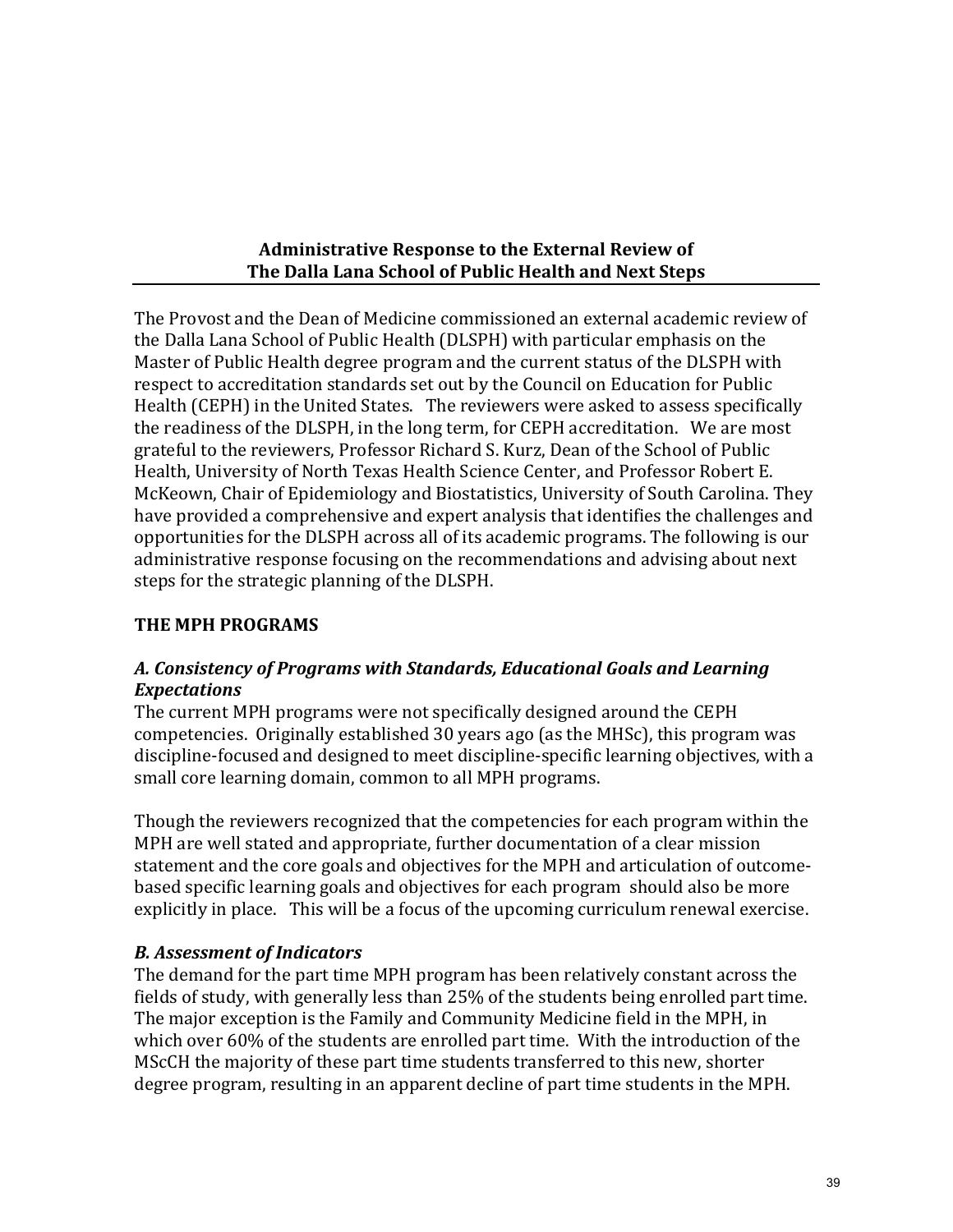The ongoing evaluation of a professional curriculum requires explicit measures of competencies and iterative feedback for continual quality improvement. The MPH program must continue to develop effective evaluation procedures that are focused on the acquisition of knowledge and practical competencies by the MPH students.

# *C. Appropriateness of Program Structure, Mode of Delivery, Curriculum and Length*

 degree is identical at 10.0, of which typically 2.0 to 3.5 FCE are practicum credits. The reviewers recognized that there was appropriate variability between the MPH programs. However the total number of FCE (full course equivalent) required for the Many students in Community Nutrition, Epidemiology and Health Promotion take 3 to 3.5 FCE as practica.

 competencies will be equally clear and feasible. The successful delivery of the Once outcomes-based learning goals and objectives are more clearly articulated, it follows that the learning activities required for MPH students to achieve these core curriculum through student engagement in self-directed learning and research-based practica will be readily justified as long as the documentation and evaluation processes are in place with an evaluation feedback. A common curriculum for the public health core is evolving and in a more developed format would provide the consistency across programs described by the reviewers. It is essential that casebased learning and other practical and integrating learning methods continue to be applied to on-campus coursework to prepare students for their future careers in public-health related fields.

 progresses. All the programs include 'skills development' courses, in which learning takes place in real-world settings and conditions, allowing for the integration of practice-based skills and knowledge. For example, community nutrition students work with local agencies to develop proposals for new programs. The on-campus coursework is a mixture of theoretical and practical application, which evolves as the program

# *D. Appropriateness of Student Evaluation Methods*

Practicum preceptors are currently provided with program-specific learning objectives and most are quite familiar with the program focus. The recent hiring of a Practicum & Alumni Relations Coordinator will facilitate this. It should be noted that some of the placements are based on individual, learner-centered objectives, given that our students come with very diverse backgrounds and therefore have individual needs.

The DLSPH will continue to ensure that all teachers, including practicum preceptors, are provided with timely communication with respect to core curricula and outcomes-based goals and objectives. Further, all faculty who teach must be familiar with student assessment methods and measures and engage in both formative and summative evaluation in keeping with accepted standards for health professions education.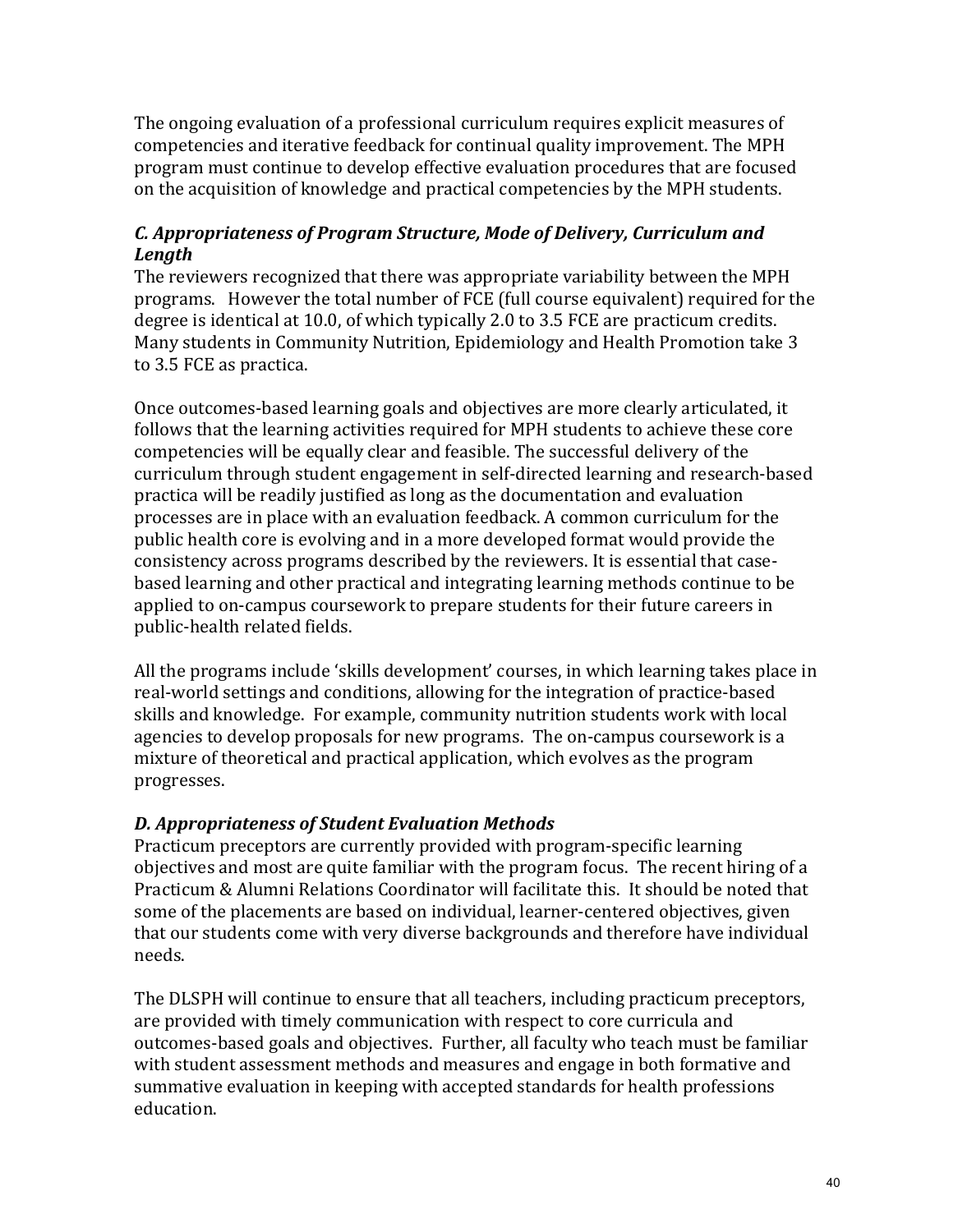# *E. Quality of Teaching and Relationship to Research*

 Students are asked to complete course evaluations for each of the over 70 courses taking specific action to resolve these issues. The DLSPH will continue to provide offered by the School. The vast majority of the courses are rated very highly. There have recently been issues with one or two courses. The School leadership is currently the highest quality of instruction. As the outcomes-based specific learning goals and objectives are more clearly articulated, curricular changes and new learning experiences will be developed, managed and evaluated by the program leaders.

## *F. Contributions of Graduates*

Although general surveys are conducted of all graduate students at the University of Toronto that do provide useful information overall, the reviewers are referring to specific feedback about their experience in the MPH program. Several of the programs do this in both formal and informal processes. Regular contact with the graduates of all the programs across the DLSPH is highly recommended both to understand the outcomes and impact of the education programs and to stay in touch with alumni. As mentioned above, this will be facilitated by the recently hired Practicum and Alumni Relations Coordinator. Offerings of continuing education and professional development for alumni would provide updates on new developments in public health disciplines and may provide a route for recruitment of practicum preceptors. We will continue to seek advice from practicing alumni regarding curriculum development.

## *G. CEPH Competency Requirements*

We are in agreement with the recommendation that health service administration competency or competencies should be added to the core competency set. The Department of Health Policy, Management and Evaluation will work in partnership with the DLSPH to ensure the necessary courses are developed, and provided as soon as possible. An appropriate financial arrangement between the two graduate departments may be required to enable this shared teaching.

## **THE MScCH PROGRAM**

The MScCH program is a set of inter-disciplinary program offerings that serve the needs of practicing health professionals related to public and community health including education. These offerings have evolved previously in the Department of Public Health Sciences, in part because there was no other logical graduate unit home for them. Nevertheless, basic public health knowledge in each of these disciplines should be considered if they remain in the DLSPH. These are highly valued programs and integrate continuing education within primary care, occupational health and mental health to name a few, that serve the graduates very well in their advanced practice and education career settings.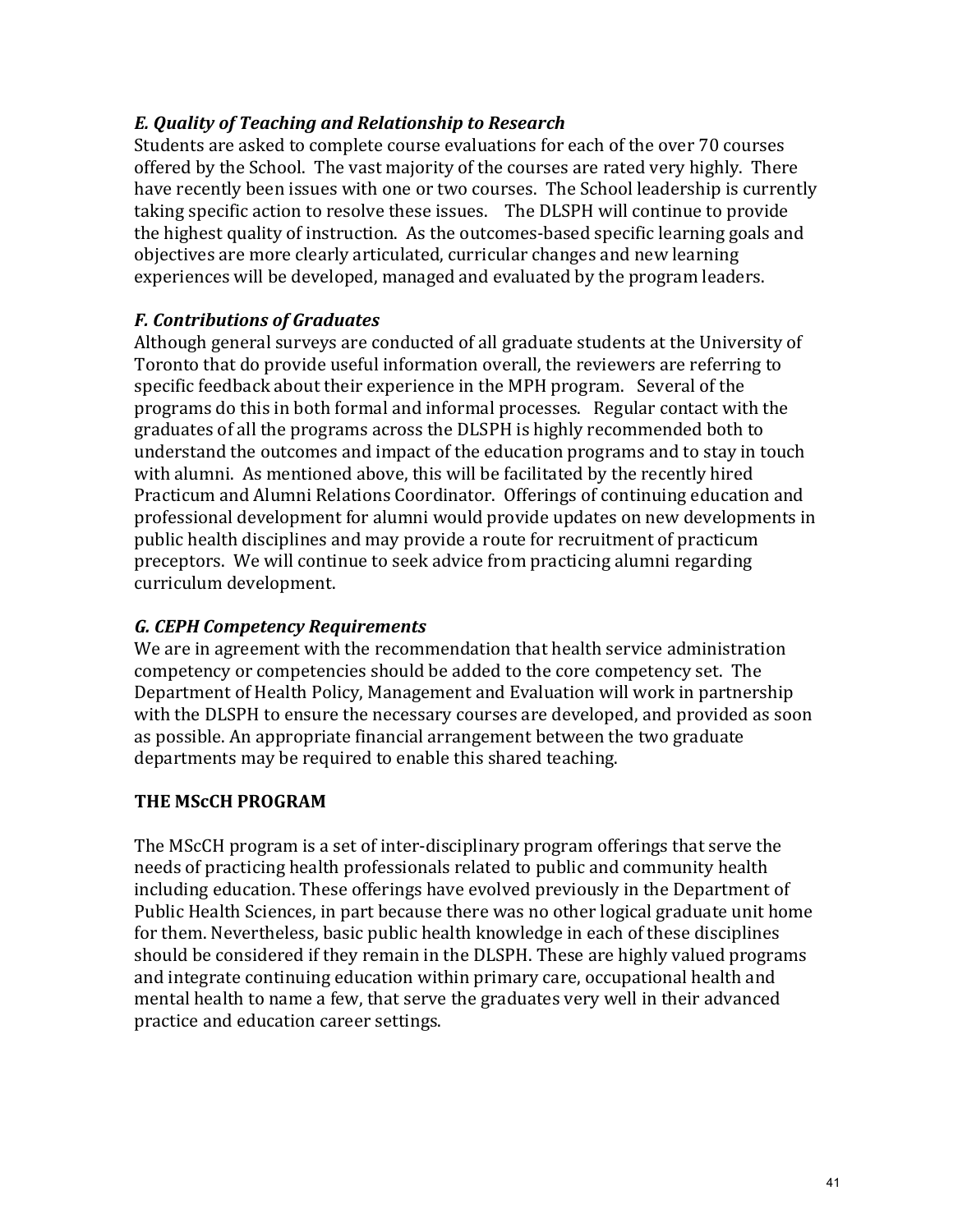## **THE PHD PROGRAM**

We are gratified to learn that the reviewers consider the PhD program as a strength of the DLSPH and this is a credit to the excellent research offerings and graduate supervision now in place. Our faculty members are expected to contribute to the required graduate student stipend from their research funding, but are discouraged from employing their own students to work on research projects that are not part of the student's doctoral research. The DLSPH has recently established a working group to review and make recommendations regarding doctoral stream student funding policies and practices.

The Faculty of Medicine currently has approximately 60% of its doctoral (MSc/PhD) students off campus in affiliated sites, mostly hospitals/research institutes. PhD students in the DLSPH are located off campus if their research is undertaken, and their supervisor is located, within an affiliated institution. As more strategic partnerships are developed with affiliated institutions, it is likely that more PhD students will be supported within these off-campus locations.

We are gratified to learn that the DLSPH is already in compliance with many of the CEPH accreditation standards. Careful examination of those in which the DLSPH does not currently comply will be undertaken through the strategic planning process. Some issues, e.g., monitoring diversity of students and faculty, are recognized as requiring attention across the Faculty of Medicine and policies and procedures that will be adopted over the next year will apply to the DLSPH.

# **NEXT STEPS**

# **1. Strategic Planning – Next 3 Years**

 Committee composed of faculty, staff and students of the DLSPH along with The Interim Director of the DLSPH and the Dean of Medicine will co-chair a Strategic Planning exercise over the next 4 months to articulate the academic goal and objectives for the DLSPH for the next 3 years. They will strike a Strategic Planning representatives of cognate academic units and institutions. This plan will be in place by the fall of 2011. It will give direction in transition while a new Director is recruited and establishes new leadership for the DLSPH.

# **2. Graduate Program Curriculum Renewal and Coordination**

As of July 1, 2011, the Vice Dean Graduate Affairs, Professor Andrea Sass-Kortsak will be seconded to the DLSPH for one year as the Associate Director and Graduate Coordinator and will report to the Interim Director. She will chair the graduate curriculum committee and lead a renewal process informed by the external review. This process will need to consider CEPH accreditation requirements, but in a Canadian context. For example, the Pan-Canadian Public Health Network's Guidelines for MPH programs in Canada (2007) will also be considered. Ultimately, in addition